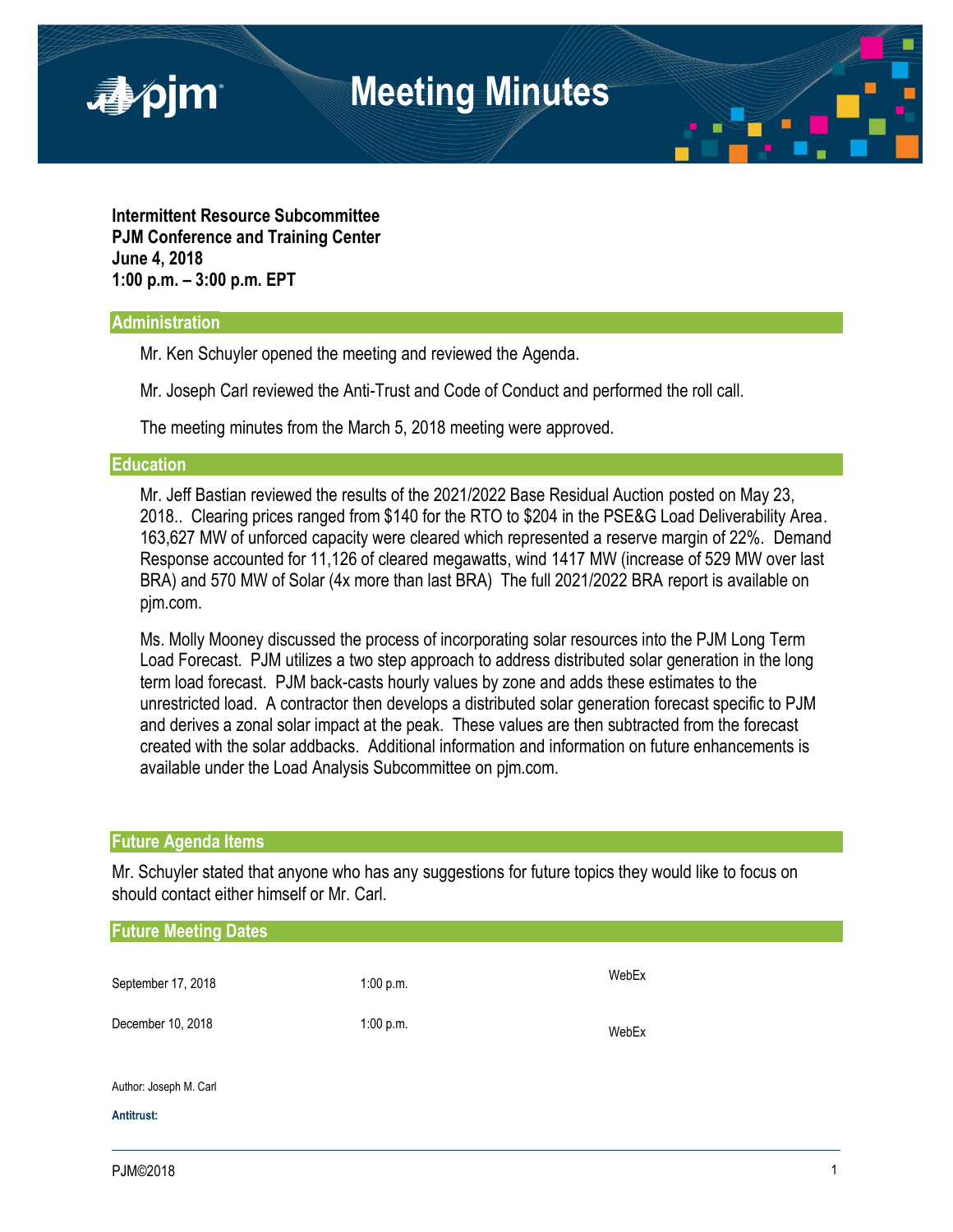

# **Meeting Minutes**



You may not discuss any topics that violate, or that might appear to violate, the antitrust laws including but not limited to agreements between or among competitors regarding prices, bid and offer practices, availability of service, product design, terms of sale, division of markets, allocation of customers or any other activity that might unreasonably restrain competition. If any of these items are discussed the chair will re-direct the conversation. If the conversation still persists, parties will be asked to leave the meeting or the meeting will be adjourned.

#### **Code of Conduct:**

As a mandatory condition of attendance at today's meeting, attendees agree to adhere to the PJM Code of Conduct as detailed in PJM Manual M-34 section 4.5, including, but not limited to, participants' responsibilities and rules regarding the dissemination of meeting discussion and materials.